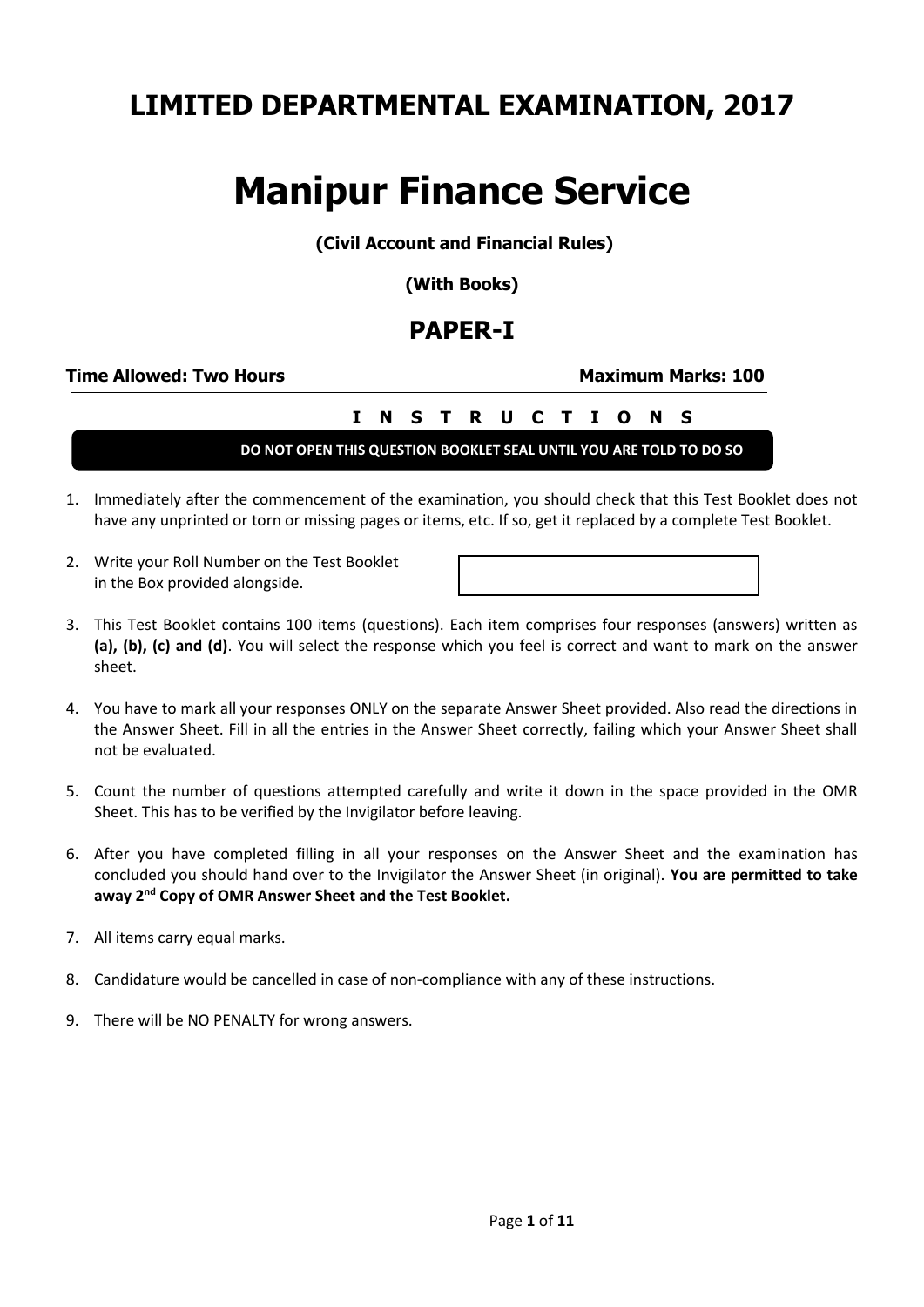1. "Accountant General" means the head of an office of accounts subordinate to the –

- (a) President of India ;
- (b) Comptroller and Auditor General of India
- (c) Prime Minister of India
- (d) Finance Minister of India.

2. "State". except where it appears otherwise from the context, refers to State included in the -

(a)First Schedule to the Constitution of India (b) Eight Schedule to the Constitution of

India

(c) Tenth Schedule to the Constitution of India ;

(d) Twelfth Schedule to the Constitution of India.

3. The Comptroller & Auditor General of India derives his powers and duties in relation to the Accounts of the Union and of the Sates from -

(a) Article 116 of the Constitution of India ;

(b) Articles 149 and 150 of the Constitution of India ;

(c) Article 162 of the Constitution of India ;

(d) Articles 166 and 309 of the Constitution of India.

4. The Central Government and each of the State Governments have made separate agreements with the Reserve Bank of India by virtue of which the general banking business of the Governments (in which business is included the receipt, collection, payment and remittance of moneys on behalf of Government) is carried on and transacted by the Bank in accordance with and subject to the provisions of the agreement and of the Reserve Bank of India Act,

- (a) 1922 ;
- (b) 1934 :
- (c) 1947 ;
- (d) 1950.

5. A statement of closing balance of each Government in the books of the Bank after taking into account all cash transactions in all the offices, branches and agencies of the Bank and the adjusting transactions in its own books is forwarded by the Central Account Section to the Accountant General concerned, at the close of the accounts of -

- (a) each month ;
- (b) three months ;
- (c) six months ;
- (d) twelve months.

6. The annual accounts of each State Government and the Appropriation Accounts are submitted to the Governments of the respective State in pursuance of the provisions of paragraph 11(4) of the Audit and Accounts Order,

- (a) 1920 ;
- (b) 1936 ;
- (c) 1949 ;
- (d) 1964.

7. The annual accounts of the Central, State and Union Territory Governments which the Comptroller and Auditor General is required to render shall record transactions which take place during a financial year running from -

- (a) 1st January to 31st December ;
- (b) 1st April to 31st March ;
- (c) 1st July to 30th June ;
- (d) 1st October to 30th September.

8. The Accounts of Government kept in India shall be maintained in -

- (a) British currency ;
- (b) Indian currency ;
- (c) Burmese currency ;
- (d) Pakistani currency.

9. Each Major Head is allotted a Code which consists of a four digit Arabic number w.e.f. -

- (a) 01/01/1973 ;
- (b)  $01/01/1986$ ;
- (c) 01/01/1987 ;
- (d) 01/04/1987.

10. Under Article 150 of the Constitution the accounts of the Union and of the States shall be kept in such form as the Comptroller and Auditor General may prescribe with the approval of the -

- (a) Speaker of the Parliament ;
- (b) President ;
- (c) Controller General of Accounts ;
- (d) Controller of Accounts.

11. A Treasury the cash business of which is conducted by the Bank is called -

- (a) Local Treasury ;
- (b) District Treasury ;
- (c) Sub-Treasury ;
- (d) Bank Treasury.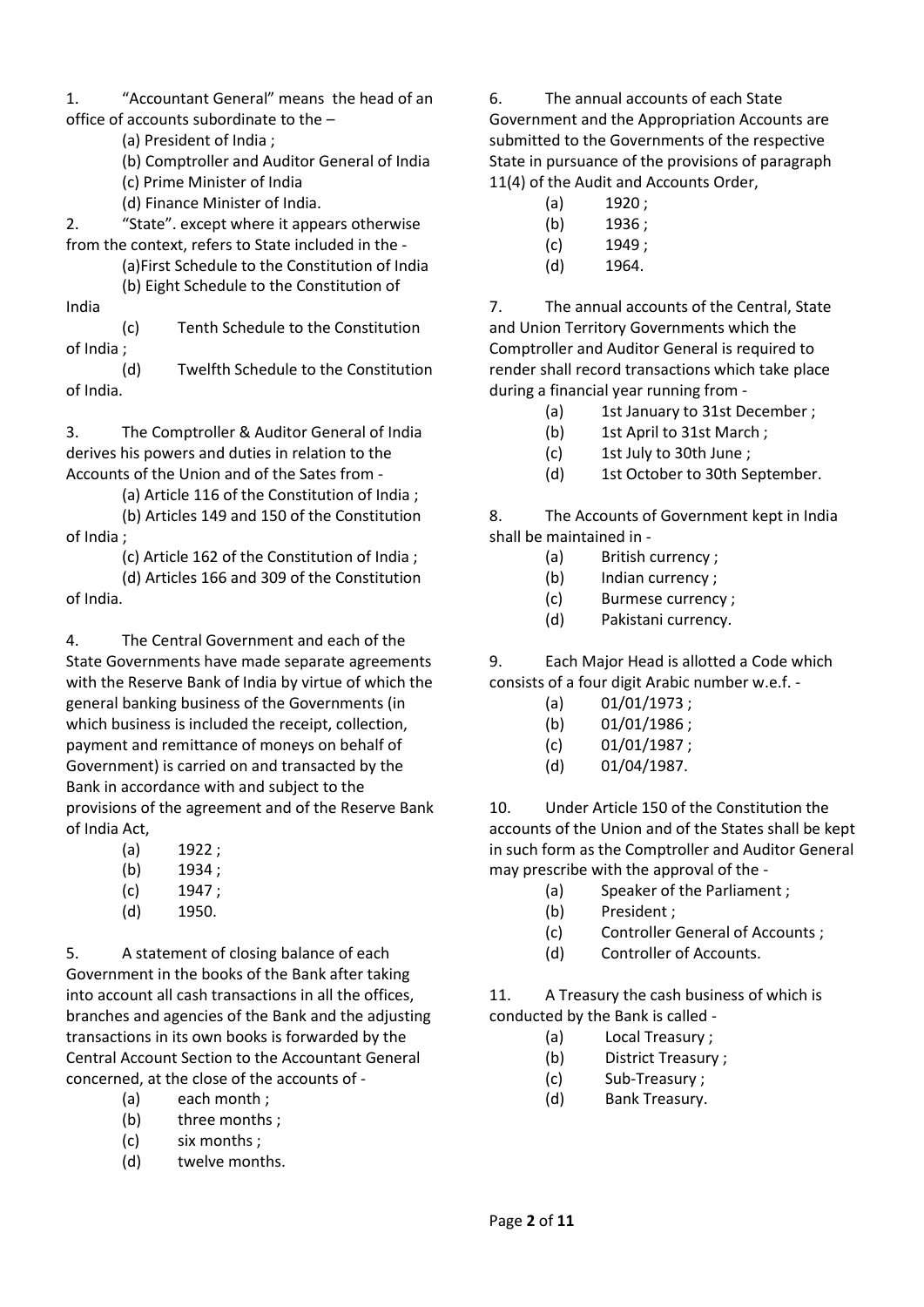12. A Treasury other than a bank treasury is called -

- (a) Local Treasury ;
- (b) Non-Bank Treasury ;
- (c) District Treasury ;
- (d) Sub-Treasury.

13. Any transaction which cannot be allocated directly to any particular department or to any of the prescribed heads of classification should be entered in the accounts as -

- (a) Classified Item ;
- (b) Classified object ;
- (c) Un-classified Item ;
- (d) Classified Fund.

14. The transactions of the Central Government in a State treasury should be accounted for in sets of books and registers entirely separate from those of the -

- (a) Union Government ;
- (b) Union Territory ;
- (c) Central Government ;
- (d) State Government.

15. Transactions relating to other States, whether taking place at a bank or a non-bank treasury should be classified in the "State" section of the treasury accounts under the suspense head -

(a) Inter-State Transfer Account – Government of .......... ;

(b) Inter-State Suspense Account – Government of ........ ;

(c) Inter-State Adjustment Account – Government of ....... ;

(d) Inter-State Remittance Account – Government of ....... ;

16. Receipts and payments on account of the Reserve Bank originating in a State treasury or subtreasury in the State Section of the treasury accounts should be credited or debited to the head -

(a) Accounts with the Reserve Bank ; (b) Accounts with the Central

Government ;

- (c) Accounts with other States ;
- (d) Accounts with Union Territory.

17. Save as otherwise provided in the Account Code, Vol. II or as may be authorised by the Accountant General in any special cases, transactions with, or on behalf of, departments which draw money from the treasury by cheques, without detail as receipts or payments, as the case may be, of the department concerned, should be entered in -

- $(a)$  Full :
- (b) Part and partial ;
- (c) Lump ;
- (d) Pro-rata basis.

18. A complete account of cash transactions and book transfers relating to the District treasury including those of the sub-treasuries within its jurisdiction in -

- (a) Central Register ;
- (b) Subsidiary Register ;
- (c) Register of Adjustment by Transfer ;
- (d) Cash Book Form T.A.1.

19. Remittances by Forest Officers should be entered in a register in -

- (a) Form T.A. 12 ;
- (b) Form T.A. 13 ;
- (c) Form T.A. 20 ;
- (d) Form T.A. 22.

20. The account balance at the close of the month should agree with the actual cash balance in the treasury as reported in the Cash Balance Report of the -

- (a) Day ;
- (b) Week ;
- (c) Fortnight ;
- (d) Month.

21. A Controlling Officer includes -

(a) An officer entrusted by the Department with the responsibility of controlling the incurring of expenditure and / or the collection of revenue ;

- (b) A Head of Department ;
- (c) An Administrator of a Union

Territory ;

(d) All of the above.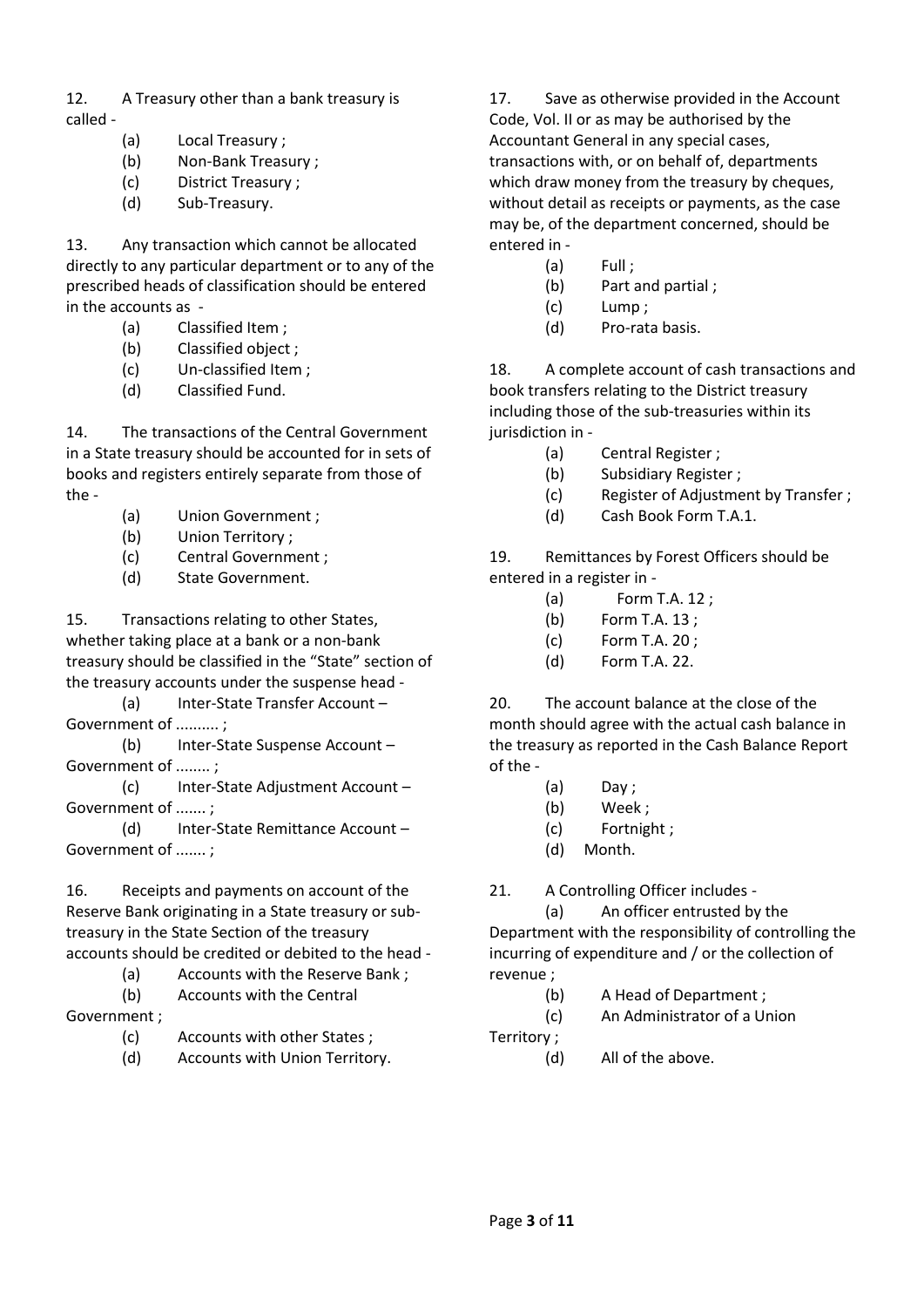### 22. A Head of Office means -

(a) A Gazetted Government Servant declared as such by the Government or by the Head of Department under whom he may be employed, with the concurrence of the Finance Department of the Government of Manipur ;

(b) Any other authority declared as such under any general or special orders of the competent authority ;

- $(c)$  Both  $(a)$  and  $(b)$ ;
- (d) None of the above.

23. An expenditure which is incurred at periodic intervals is a -

- (a) Revenue expenditure ;
- (b) Recurring expenditure ;
- (c) Non-recurring expenditure ;
- (d) Capital expenditure.

24. As per rule 3 of GFR, 1963, all moneys received by or on behalf of the Government, should be brought into Government Account -

- (a) The same day ;
- (b) By the next day ;
- (c) Within 7 days ;
- (d) Without delay.

25. In terms of rule 4 of GFR, 1963, the following shall not be paid into the Public Account -

(a) Moneys received by or deposited with an officer of the Central / State Government ;

(b) Revenues or public moneys received by Government ;

(c) Moneys received by or deposited with the Supreme Court of India or with any other Court (except a High Court) within a Union Territory ;

(d) None of the above.

26. A Budget in terms of General Financial Rules, 1963 means -

(a) Income and Expenditure Account of the Government ;

(b) Projected Revenue Account of the Government ;

(c) Estimated Receipts and Payment Account of the Government ;

(d) Annual Financial Statement of the Government.

27. A Budget is required to be presented for every financial year in terms of of the Constitution of India.

- (a) Article 112 ;
- (b) Article 113 ;
- (c) Article 114 ;
- (d) Article 115.

28. The provision for preparation, formulation and submission of budget to the Parliament / Assembly are contained in \_\_\_\_\_\_\_ of the Constitution of India.

- (a) Articles 111 to 116 ;
- (b) Articles 110 to 115 ;
- (c) Articles 112 to 116 ;
- (d) Articles 112 to 117.

29. Guidelines for preparation of budget estimates by the Ministries / Department, shall be issued by the -

|            | (a) | Ministry of Finance, Budget      |  |
|------------|-----|----------------------------------|--|
| Division;  |     |                                  |  |
|            | (b) | Ministry / Head of Department    |  |
| concerned; |     |                                  |  |
|            | (c) | Comptroller & Auditor General of |  |
| India ;    |     |                                  |  |
|            | .d) | Prime Minister of India.         |  |

30. The Budget shall contain -

(a) The estimates of all revenues expected to be raised during the financial year to which the budget relates ;

(b) The estimates of all expenditure for each programme and project in that financial year ;

(c) The estimates of all interest and debt servicing charges and any repayments on loans in that financial year ;

(d) All of the above.

31. Standard of financial propriety include -

(a) To exercise vigilance in respect of expenditure incurred from public money in the same manner as a person of ordinary prudence would exercise in respect of his own money ;

(b) The expenditure should not be prima facie more than the occasion demands ;

(c) An authority must not sanction any expenditure that enures directly or indirectly to its own advantage ;

(d) All of the above.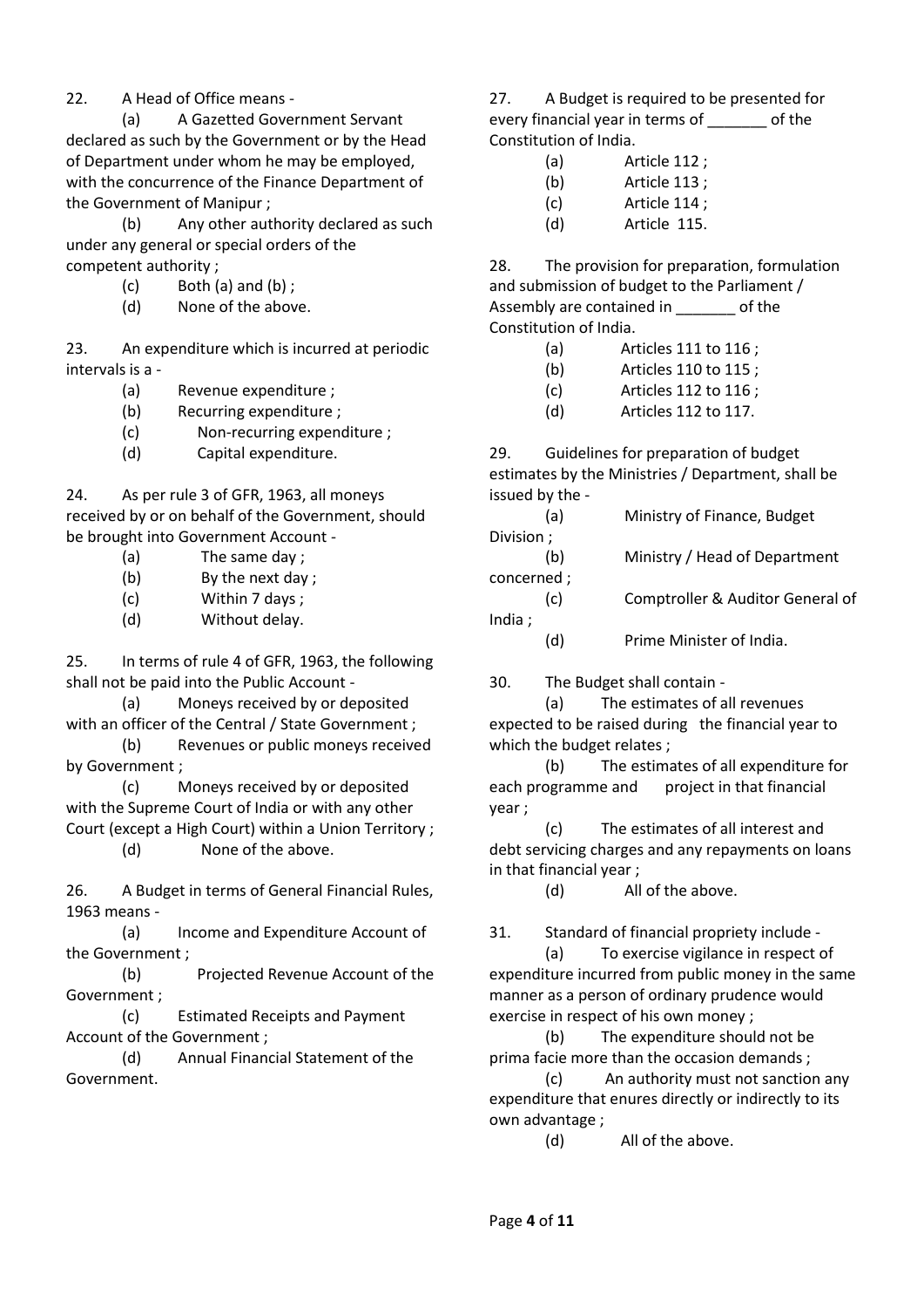32. The duties and responsibilities of a Controlling Officer in respect of funds placed at his disposal are to ensure that -

(a) The expenditure does not exceed the budget allocation ;

(b) The expenditure is incurred for the purpose for which funds have been provided ;

(c) Adequate control mechanism is functioning in the department to prevent, detect errors and irregularities in the financial proceedings and to guard against waste and loss of public money

(d) All of the above.

33. Rule of GFR, 1963 provides that all rules, sanctions or orders shall come into force from the date of issue unless any other date is specified therein.

| (a) | 41 : |
|-----|------|
| (b) | 42 : |
| (c) | 43 : |
| (d) | 44.  |

34. An order sanctioning creation of a temporary post should specify -

(a) The sanctioned duration of the post ;

(b) The date from which it is to be created ;

- (c) Both (a) & (b) above ;
- (d) None of the above.

35. All orders conveying sanctions to

expenditure of a definite amount are required to be expressed in -

| (a) | Figures;                |
|-----|-------------------------|
| (b) | Words ;                 |
| (c) | Either $(a)$ or $(b)$ ; |
| (d) | Both $(a)$ & $(b)$ .    |

36. Which of the following sanctions is to be endorsed to the Audit Officer :

(a) Sanctions relating to appointment or promotion or transfer of Government Officers ;

(b) Sanctions relating to creating or continuation or abolition of posts ;

(c) Sanctions for handing over charge and taking over charge ;

(d) All of the above.

37. Which of the following sanctions is not to be endorsed to the Audit Officer :

(a) Sanctions of routine nature issued by Heads of Subordinate Offices ;

(b)Sanctions issued by Ministries / Departments proper and under powers of a Head of Department ;

(c) Sanctions relating to grant of advances to Government employees ;

(d) Sanctions relating to payment or withdrawal of GPF advance to Government employees.

38. A sanction for any fresh charge shall, unless specifically renewed, lapse if no payment in whole or in part has been made during a period from the date of issue of such sanction.

- $(a)$  1 month :
- (b) 3 months ;
- (c) 12 months ;
- (d) 18 months.

39. A sanction for purchase of store shall not lapse, even if no actual payment has been made during a period of one year from the date of issue of sanction -

(a) If the tenders have been invited within one year from the date of issue of sanction ;

(b) If the tenders have been accepted within one year from the date of issue of sanction ;

(c) If the indent has been placed on the Central Purchase Organisation within one year from the date of issue of sanction ;

(d) Both (b) & (c) above.

40. Any loss or shortage of public moneys, departmental revenue or receipts, stores or other property, held by or on behalf of Government shall be immediately reported to -

- (a) The next higher authority ;
- (b) The Statutory Audit Officer
- (c) The concerned Principal Accounts Officer
- (d) All of the above.

41. Losses of revenue need not be reported if such losses are due to -

(a) Mistakes in assessments discovered too late to permit a supplementary claim ;

(b) Under-assessments due to interpretation of the law by a local authority overruled by a higher authority after expiry of time-limit under the law ;

(c)Refunds allowed on the ground that the claims were time-barred ;

(d) All of the above.

Page **5** of **11**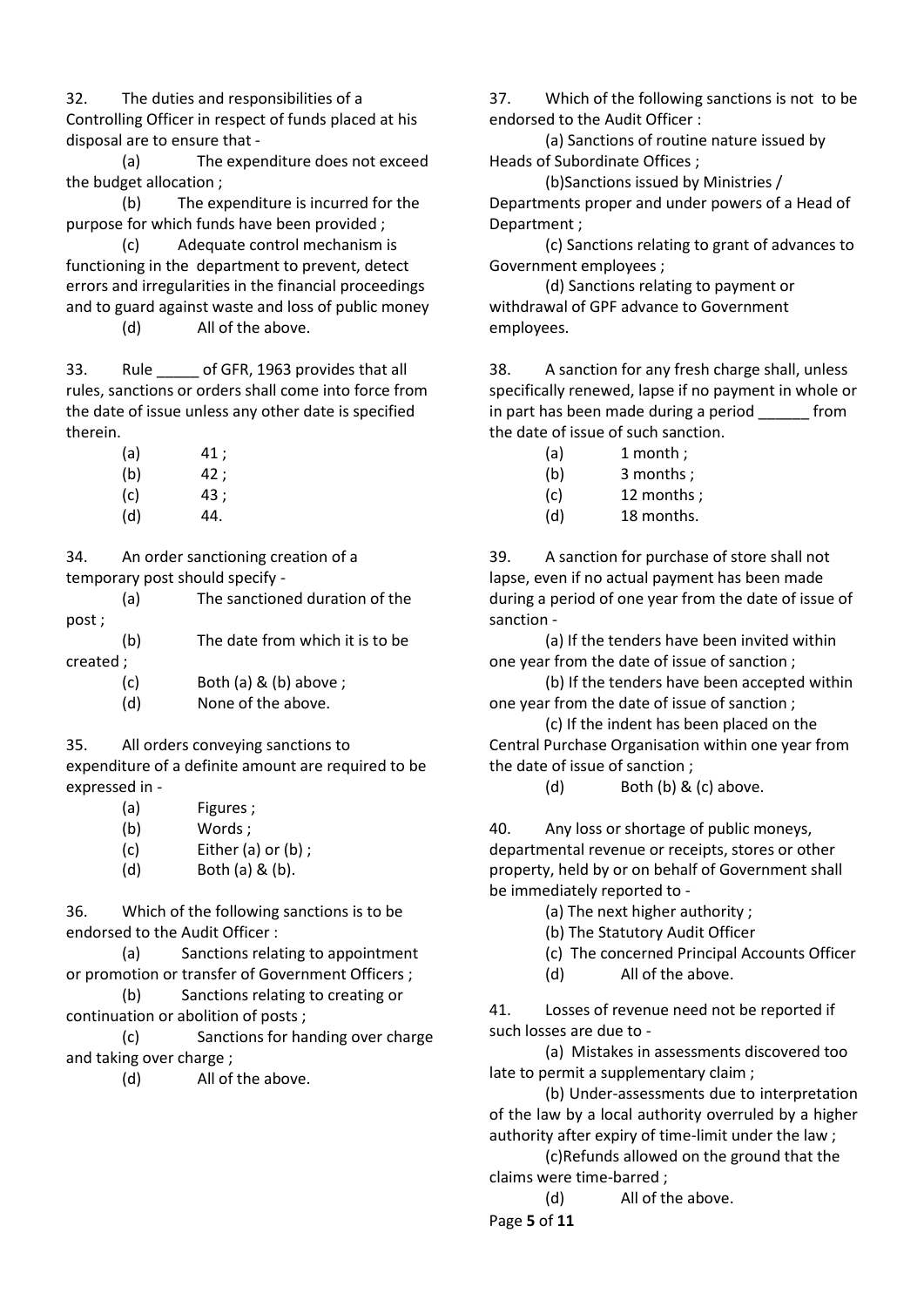42. The Controller General of Accounts is

responsible for prescribing the form of accounts of the Union and States, in term of article \_\_\_\_\_ of he Constitution of India.

- (a) Article 112 ;
- (b) Article 118 ;
- (c) Article 150 ;
- (d) Article 151.
- 43. Original works does not include
	- (a) All new constructions ;
	- (b) Additions and alterations to

existing works ;

(c) Special repairs to newly purchased or previously abandoned buildings and structures ;

(d) Works undertaken to maintain building and fixtures.

44. The following is not a Public Works Organisation -

- (a) Central Public Works Department
- (b) Military Engineering Service ;
- (c) Indian Buildings Congress ;
- (d) Border Roads Organisation.

45. A utilization certificate of the grant is to be furnished within \_\_\_\_ of the closure of the financial year.

- (a) 3 months ;
- (b) 6 months ;
- (c) 9 months ;
- (d) 12 months.

46. A loan shall bear interest for -

- (a) The date of payment ;
- (b) The day of repayment ;
- $(c)$  Both  $(a)$  &  $(b)$  :
- (d) None of the above.

47. An arrear claim of a Government servant shall be settled by the Drawing and Disbursing Officer or Accounts Officer, as the case may be, if it is preferred with of its becoming due.

- (a) One year '
- (b) Two years ;
- (c) Three years ;
- (d) Five years.

48. The adjustment bill in respect of an advance for contingent and miscellaneous purpose, shall be submitted by the Government servant within of the drawal of advance.

- (a) 7 days ;
- (b) 10 days ;
- (c) 15 days ;
- (d) 21 days.

49. Goods does not include -

- (a) Articles, materials, commodities ;
- (b) Livestock ;
	- (c) Furniture, fixtures, raw materials,
- spares, instruments ;
	- (d) Books, publications and periodicals.
- 50. DGS&D stands for
	- (a) Director General (Security & Defence) ;
	- (b) Director General (Supplies & Disposal) ;
	- (c) Director General (Stores & Disposal) ;
	- (d) None of the above.

51. Registered suppliers are eligible for

consideration for procurement of goods through -

- (a) Advertised Tender Enquiry ;
- (b) Limited Tender Enquiry ;
- (c) Single Tender Enquiry ;
- (d) All of the above.

52. Registered suppliers are ordinarily exempted from furnishing -

- (a) Bid Security ;
- (b) Performance Security ;
- (c) Post Performance Guarantee ;
- (d) All of the above.
- 53. Registered suppliers are approved for
	- (a) A fixed period of one year ;
	- (b) A fixed period of three years ;

(c) A fixed period between one to three years depending on nature of goods ;

(d) All times to come.

54. Registered suppliers can be removed from the list, if they -

(a) Fail to abide by the terms and conditions of the registration or supply the goods on time ;

(b) Supply substandard goods ;

(c) Make any false declaration to any Government agency ;

(d) All of the above.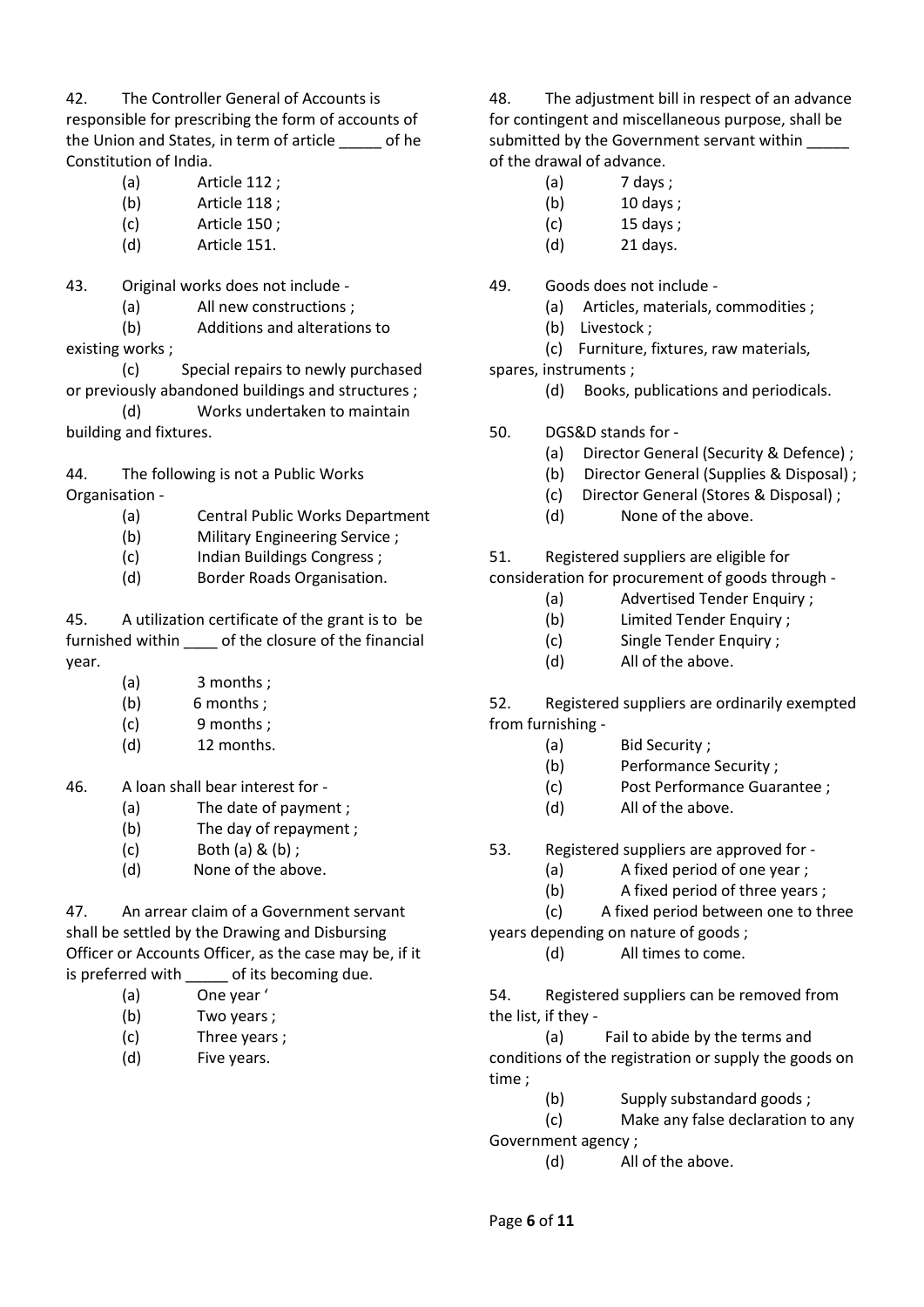55. Ordinarily a Ministry or Department shall procure goods by following the standard method of obtaining bids in -

- (a) Advertised Tender Enquiry ;
- (b) Limited Tender Enquiry ;
- (c) Single Tender Enquiry ;
- (d) All of the above.

56. Pension payments to Central Government pensioners are made out of -

- (a) The Consolidated Fund of India ;
- (b) Contingency Fund of India ;
- (c) The Public Account of India ;
- (d) The Pension Fund of India.

57. Service pension payable in India may be drawn from -

(a) The Pay and Accounts Office responsible for payment of last dues ;

- (b) Any other authorized office of disbursement ;
	- (c) Authorized Public Sector Banks ;
	- (d) All of the above.
- 58. Provisional pension is payable by
	- (a) The Pay and Accounts Office ;
	- (b) The Head of Office ;
	- (c) The Disbursing Officer ;
	- (d) The Accounts Officer.

59. Under the scheme for simplification of Pension Payment Procedure, the responsibility for payment and accounting of pension has been taken over by -

(a) Central Pension Accounting Office

(b) The Pension Fund Regulatory and Development Authority ;

- (c) The Accountant General ;
- (d) The Public Sector Banks.

60. Payment of pension can be made only upon Pension Payment Order issued by -

- (a) The Head of Office ;
- (b) The Pay and Accounts Office ;
- (c) The Accountant General ;
- (d) None of the above.

61. In case of commutation of pension, the reduced amount of pension and the date of commutation shall be noted on the Pension Payment Order by -

- (a) The Accountant General ;
- (b) The Disbursing Officer ;
- (c) The Head of Office ;
- (d) The authorised bank.

62. In case of revision, a formal letter of amendment to the PPO shall be issued by -

 (a) The PAO to the Accountant General through Treasury Officer ;

 (b) The Treasury Officer to the PAO through Accountant General ;

(c) The Accountant General to the Treasury Officer through PAO ;

(d) The PAO to the Treasury Officer through Accountant General.

63. Where pension is disbursed by a Public Sector Bank, the letter of amendment to PPO shall be issued by -

- (a) The PAO ;
- (b) The Accountant General ;
- (c) The Treasury Officer ;
- (d) The Bank.

64. Pensions fixed at monthly rates (except for the month of March) is payable -

(a) On the last working day of the month to which they relate ;

(b) On the first working day of the next month ;

(c) On or after the last working day of the month to which they relate ;

(d) None of the above.

65. Pension for the month of March shall be payable -

(a) On the last working day of the month of March ;

(b) On the first working day of the month of April ;

(c) On or after the last working day of the month of March ;

(d) On or after the first working day of the month of April.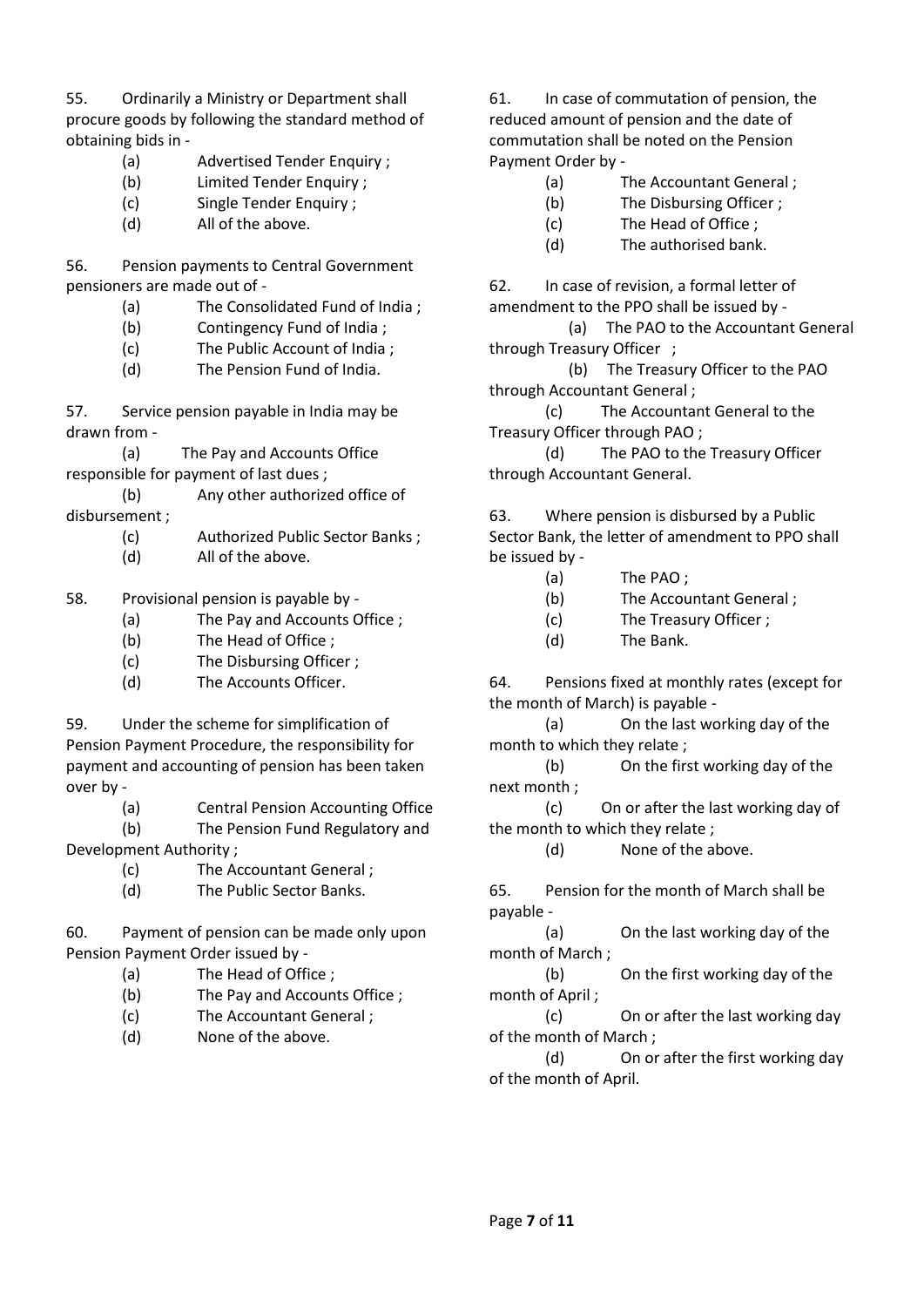66. Where pensions are normally paid by cheques, it may, at the request of the pensioner, be paid in cash up to -

- (a) Rs. 2,000 p.m. ;
- (b) Rs. 3,500 p.m. ;
- 
- 

67. A pensioner may receive pension through a representative on production of a life-certificate, in case -

(a) He is specially exempted by the orders of competent authority from personal appearance ;

(b) Of a female pensioner not accustomed to appear in public ;

(c) Of a pensioner unable to appear in consequence of bodily injury or infirmity ;

(d) All of the above.

68. A pensioner is not exempted from personal appearance if he produces a life-certificate signed by -

(a) Sub-Inspector-in-charge of a Police Station ;

- (b) An Inspector of Post Office ;
- (c) A Block Development Officer ;
- (d) A Principal of a private unaided School.

69. A declaration of acceptance / non-

acceptance of commercial employment within two years from the date of retirement is to be furnished by every retired class – I officer -

- (a) Monthly ;
- (b) Half-yearly ;
- (c) Quarterly ;
- (d) Yearly.

70. Under rule a pensioner is required to intimate, of his own, the fact of his taking up employment / re-employment to the disbursing authority, immediately.

- (a) Rule 353 ;
- (b) Rule 353-A ;
- (c) Rule 354 ;
- (d) Rule 354-A.

71. Provisional pension drawn by the Head Office may, if so desired by the pensioner, be paid by

- (a) Bank Draft ;
- (b) Postal Money Order ;
- (c) Cheque ;
- (d) Any of the above.
- 72. Rule 367 of the Treasury Rules deals with
	- (a) Payment of commutation money
	- (b) Gratuities
	- (c) Periodical identification of pensioners ;
	- (d) Undrawn pensions and arrears.

73. A pension remaining undrawn for more than shall cease to be payable by the disbursing officer.

- (a) Six months ;
- (b) Twelve months ;
- (c) Eighteen months ;
- (d) Twenty four months.

74. A disbursing officer can pay arrears of pension himself, if the amount of arrears does not exceed -

- (a) Rs. 5,000 ;
- (b) Rs. 10,000 ;
- (c) Rs. 15,000 ;
- (d) Rs. 20,000.

75. A service pension remaining undrawn for or more may be resumed only with the authority of the Accountant General.

- (a) Two years ;
- (b) Three years ;
- (c) Five years ;
- (d) Six years.

76. A statement of cases of failure to draw pensions, shall be submitted by every pension disbursing officer to the Accountant General concerned every \_\_\_\_

- (a) Month ;
- (b) Three months ;
- (c) Six months ;
- (d) Year.

77. Which office has been set up under the new scheme for simplification of Pension Procedure for payment of Central Civil Pensions.

- (a) Central Pension Accounts Office ;
- (b) Central Pension Accounting Office
- (c) Central Pension Payment Office ;
- (d) Central Pension Authorising Office.

78. Pension Payment Orders of one District are general filed in \_\_\_

- (a) One series ;
- (b) In different series ;
- (c) One series with sub-series

(d) Filed as convenient by the disbursing

officer.

Page **8** of **11**

- 
- 
- 

- 
- (c) Rs. 9,000 p.m. ;
- (d) None of the above.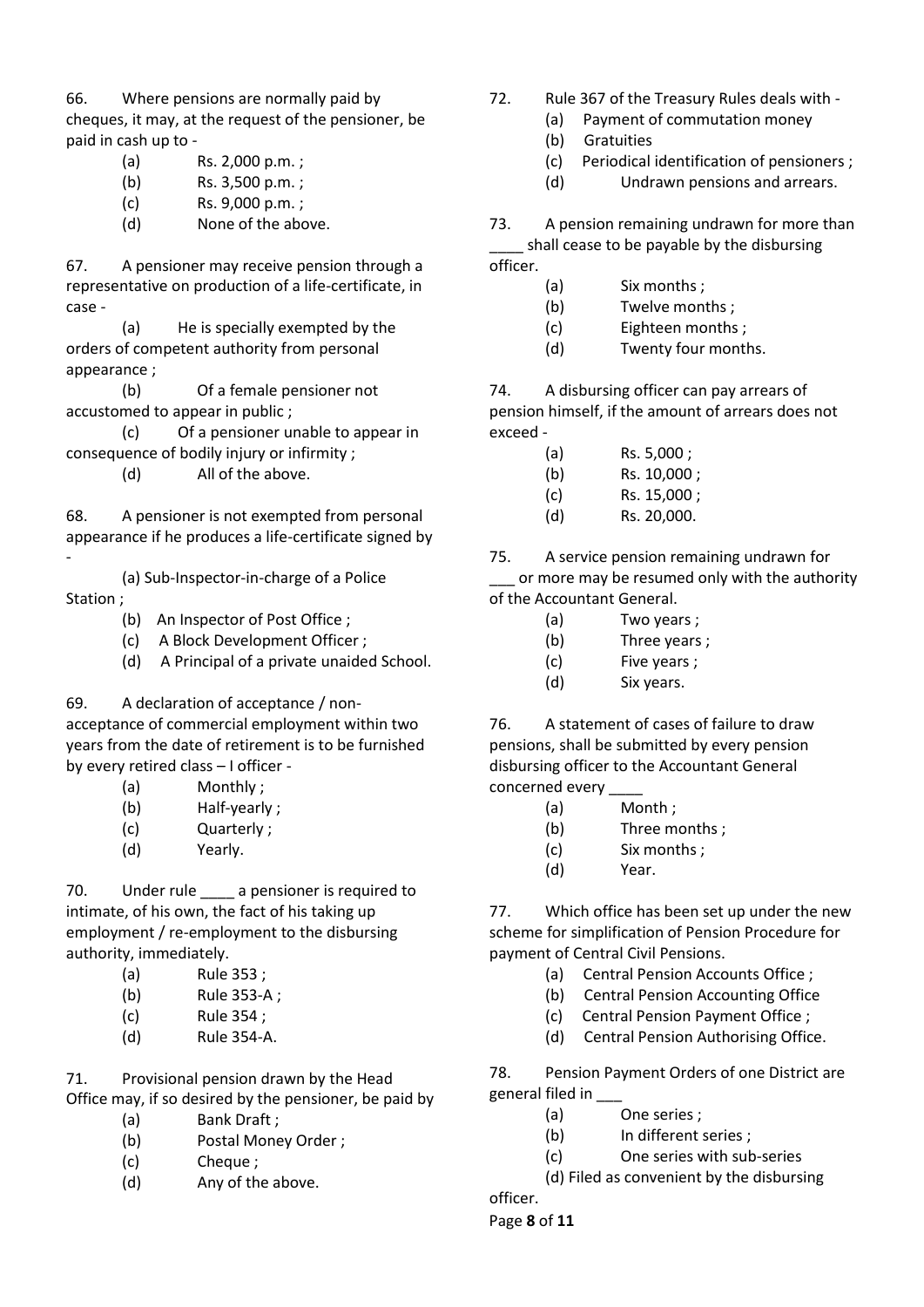79. Who is authorised to renew Pension

Payment Order without reference to the Accountant General -

- (a) Disbursing Officer ;
- (b) Head of the Office ;
- (c) Accounts Officers
- (d) Administrative Officer.

80. Pension for the month of March is payable on or after the first working day of the succeeding month in terms Rule of CTR, Vol. I.

- (a) Rule 338 ;
- (b) Rule 339 ;
- (c) Rule341 ;
- (d) Rule 342.

81. On receipt of intimation from the pensioner regarding his / her re – employment / employment, the disbursing officer shall suspend the payment of -

- (a) Pension ;
- (b) Relief on pension ;
- (c) Both pension and relief ;
- (d) Non of the above.

82. The disbursing officer must take special precaution against the fraudulent presentation of claim when a pensioner draws his pension through another person in terms of Rule \_\_\_ of CTR, Vol. I.

- (a) Rule 357 ;
- (b) Rule 358 ;
- (c) Rule 359 ;
- (d) Rule 360.

83. The payment of commuted value of a portion of pension can be made upon the authority issued by the

- (a) Accountant General ;
- (b) Pay and Accounts Officer ;
- (c) Head of the Office ;
- (d) Disbursing Officer.

84. Provisional Pension / Gratuity are drawn and disbursed by the

- (a) Pay and Accounts Officer ;
- (b) Head of the Office ;
- (c) Disbursing Officer ;
- (d) Accountant General.

85. Payment of arrear of pension due in respect of a deceased pensioner are regulated in term of Rule of CTR, Vol. I.

| (a) | Rule 368; |
|-----|-----------|
| (b) | Rule 369; |
| (c) | Rule 370; |
| (d) | Rule 371. |

86. What is the time period for the disbursing officer to submit the statement of cases of failure to draw pension to the Accountant General -

- (a) Every month ;
- (b) Every quarter of the year ;
- (c) Half yearly ;
- (d) Yearly.

87. Rule 369 of CTR, Vol. I deals with cases related to -

(a) Payment of commutation money to the pensioner ;

(b) Payment of undrawn pension and arrear

(c) Payment of arrear of pension due in respect of a deceased pensioner ;

(d) Reports to be submitted to the Accountant General.

88. Save as hereafter provided, bill presented by a departmental officer, personal claims preferred by a Government officer and all cheques tendered at the treasury or at an authorised office of disbursement shall be duly receipted for payments and stamped where necessary vide -

- (a) Rule 131 ;
- (b) Rule 132 ;
- (c) Rule 133 ;
- (d) Rule 134-A.

89. Bills requiring previous countersignature shall not be presented at a disbursing office before such countersignature has been obtained vide Rule of CTRs, Vol. I -

- (a) Rule 141 ;
- (b) Rule 142 ;
- (c) Rule 143 ;
- (d) Rule 144.

90. No Government Officer may issue duplicate or copies of bills or other documents for the payment of money which has already been paid, on the allegation that the originals have been lost in terms of Rule \_\_\_ of CTRs, Vol. I -

| .   |  |  |              |  |
|-----|--|--|--------------|--|
| (a) |  |  | Rule 145(1); |  |

- (b) Rule 146 ;
- (c) Rule 147 ;
- (d) Rule 148.

91. The Delegation of Financial Powers Rules, 1995 (Manipur Govt.) came into force on -

- (a) 1st January, 1995 ;
	- (b) 1st March, 1995 ;
	- (c) 1st April, 1995 ;
	- (d) 2nd May, 1995.

Page **9** of **11**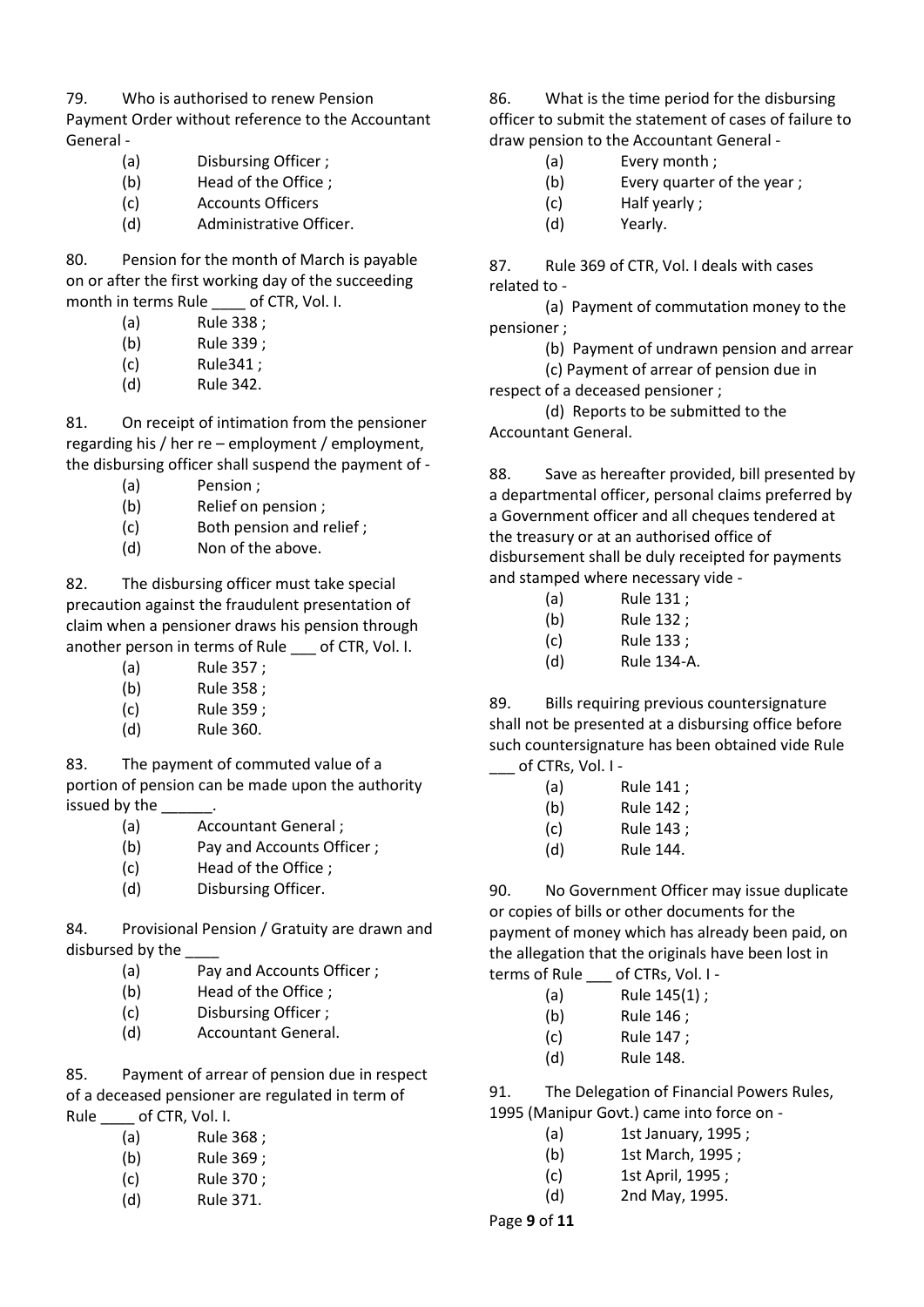92. "Appropriation" means the allotment of a particular sum of money by a competent authority from funds placed at his disposal, to meet specified expenditure as defined under Rule -

| (a) | Rule $2(a)$ ; |
|-----|---------------|
| (b) | Rule $2(b)$ ; |
| (c) | Rule $2(c)$ ; |

(d) Rule 2(e).

93. Nothing contained in sub-rule (2) shall empower any subordinate authority to sanction without previous consent of the \_\_\_\_\_\_ any expenditure which involves the introduction of a new principle of practice likely to lead to increased expenditure in future -

- (a) Head of Office ;
- (b) Head of Department ;
- (c) Administrative Department ;
- (d) Finance Department.

94. "Contingent Expenditure" means all incidental and other expenditure including expenditure on stores, which is incurred for the management of an office, for the working of technical establishment, such as, a laboratory, workshop, industrial installation, store depot and the like, but does not include any expenditure which has been specifically classified as falling under some other head of expenditure, such as, "Works", "Stock", "Tools" and "Plants" in terms of -

- (a) Rule 7 (i) ;
- (b) Rule 7(ii) ;
- $(c)$  Rule  $7(iii)$  ;
- (d) Explanation (i) below Rule 7(d).

95. The term "per annum in each case" in respect of recurring contingent expenditure means "each type of expenditure" e.g. if a subordinate authority is empowered to incur expenditure on repairs upto Rs. 1,000/- p.m. in each case, it would be competent for it to incur expenditure on repairs on any number of occasions during the year but subject to a limit of Rs. 1,000/- for that year as is evident from -

- (a) Note (a) below Explanation (i) of Rule 7 ;
- (b) Note (b) below Explanation (i) of Rule 7 ;
- (c) Both the above ;
- (d)None of the above.

96. The term "each case" in respect of nonrecurring contingent expenditure means "on each occasion". If on a particular occasion, number of articles of furniture / stationery are to be purchases, the powers of the sanctioning authority should be reckoned with reference to the total value of articles of furniture / stationery to be purchased on that occasion, and not with reference to individual articles lile tables, chairs, racks etc. Constituting the furniture or type paper, duplicating paper, carbon paper etc. constituting the stationery. Thus subordinate authority empowered to incur expenditure on the purchase of furniture / stationery to the extent of Rs. 1,000/- in each case, would be competent to purchase various articles of furniture / stationery not exceeding Rs. 1,000/- in value on each occasion as explained in -

(a) Note (a) below Explanation (i) of Rule 7 ;

(b) Note (b) below Explanation (i) of Rule 7 ;

- (c) Both the above ;
- (d) None of the above.

97. **Example 20 provides that "Miscellaneous** expenditure" means all expenditure other than expenditure falling under the category of "pay and allowances of Government servants", "Leave salary", "pensions", "contingencies", "grant-in-aid", "contributions", "works", "stock", "tools and plants" and the like -

- (a)  $Rule 7(iii)(a)$ ;
- (b)  $Rule 7(iii)(b)$ ;
- $(c)$  Rule  $7(iii)(c)$  ;
- (d) Explanation (ii) below Rule 7(d).

98. Under Schedule – I to the DFP Rules, 1995, the powers for according financial sanction are delegated to -

- (a) Drawing & Disbursing Officer '
- (b) Head of Office ;
- (c) Head of Department ;
- (d) Department of Government.